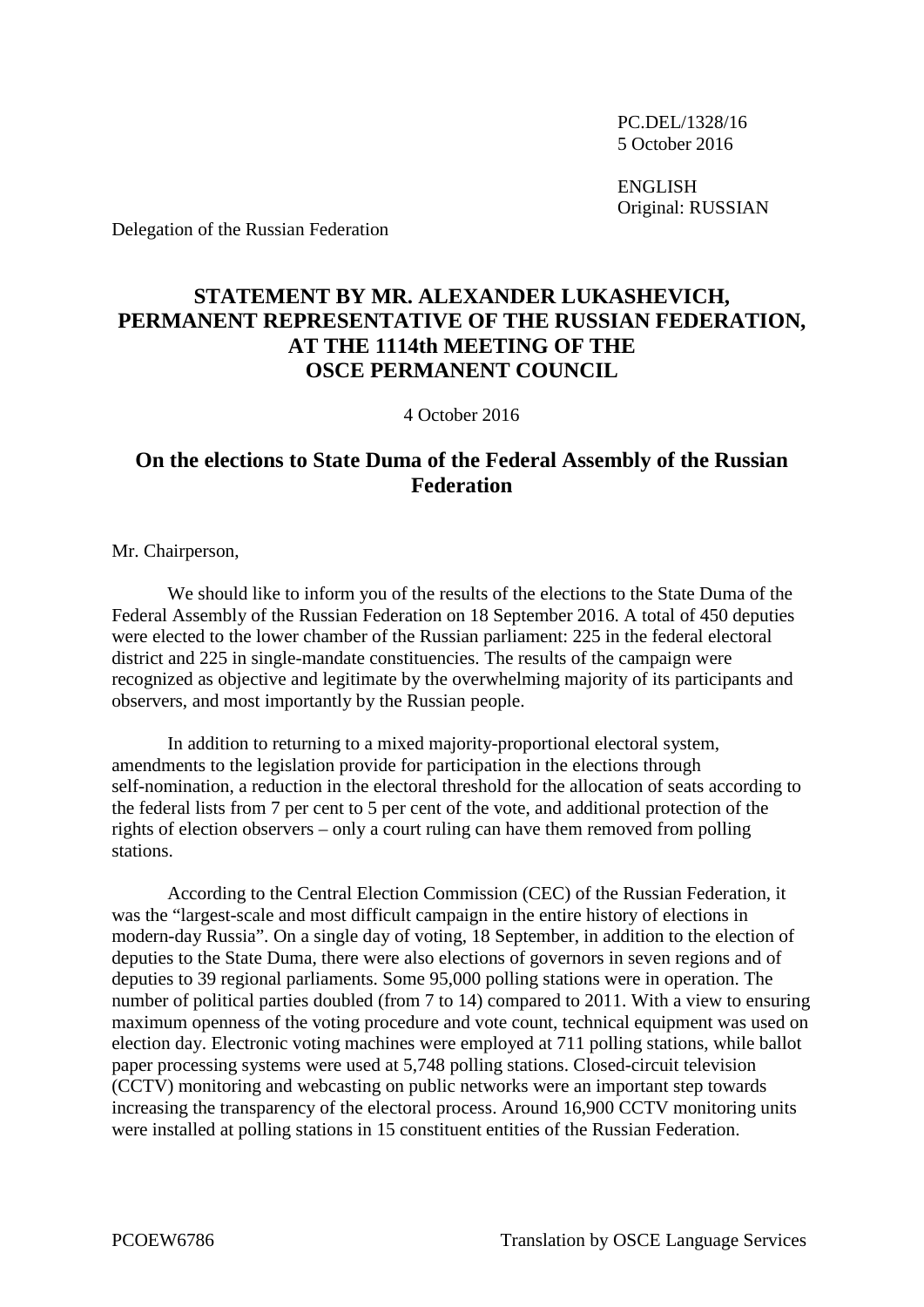According to the Commonwealth of Independent States (CIS) observation mission (with 217 accredited observers, and long-term monitoring carried out by 40 observers), the elections were held in accordance with the law; the CEC and lower-level election commissions ensured that the citizens of the country were able to exercise their right to freely express their will; the elections were in line with the principles for conducting democratic elections, and were open and competitive.

On voting day, observers from the Shanghai Cooperation Organisation monitored the elections at 93 polling stations and noted the "high level of organization of the preparation by the Russian Central Election Commission for such a large-scale election, and also the professionalism of the members of the lower-level election commissions".

There was constructive co-operation on the part of the Office for Democratic Institutions and Human Rights (ODIHR) and the OSCE Parliamentary Assembly with the Central Election Commission of the Russian Federation throughout the election observation mission's work. The ODIHR noted that the current "legal framework provides an adequate basis for the conduct of elections" in present-day Russia. This once again confirms that all citizens of Russia, regardless of where they live, had an opportunity to exercise their right to vote within a legal framework.

We have also taken note of the ODIHR mission's criticisms. Its findings and recommendations – at least, those concerning the electoral process – will be duly examined. Overall, everything was done to ensure that any concerns that arose among the observers – not only from the ODIHR, but also other international and Russian observers – were verified and taken into account as appropriate. We can say with certainty that there were far fewer irregularities than in the previous campaign, and that they did not have an impact on the nature of the campaign overall or on the validity of the elections. All of the irregularities identified by the competent authorities will be verified and analysed by experts. The CEC Chairperson Ella Pamfilova gave an assurance that no complaint would go unexamined.

I should like to mention in particular the role of observers, primarily those from Russia, but also international observers. All in all, some 420,000 observers were working at the country's polling stations on election day. Their work made a substantial contribution to increasing the transparency of the electoral procedures.

At the same time, the ODIHR mission's work in Russia, including the financial aspects, once again confirmed how extremely important it is to improve the OSCE's election observation methodology and to develop uniform modalities agreed upon by all participating States for professional and depoliticized election monitoring.

The only place on the planet where the holding of elections to the State Duma encountered manifest problems was on the territory of Ukraine. The campaign to intimidate Russian voters was on an unprecedented scale there. We might recall that when elections were held in Ukraine in 2014, regardless of what we thought about them, everything necessary was done in Russia so that the elections could proceed smoothly at the Ukrainian diplomatic missions without any security problems.

Nevertheless, despite the difficult situation, 158 people were able to exercise their constitutional right at the Russian diplomatic mission in Kyiv, 120 in Odessa, 56 in Kharkiv, and 38 in Lviv.